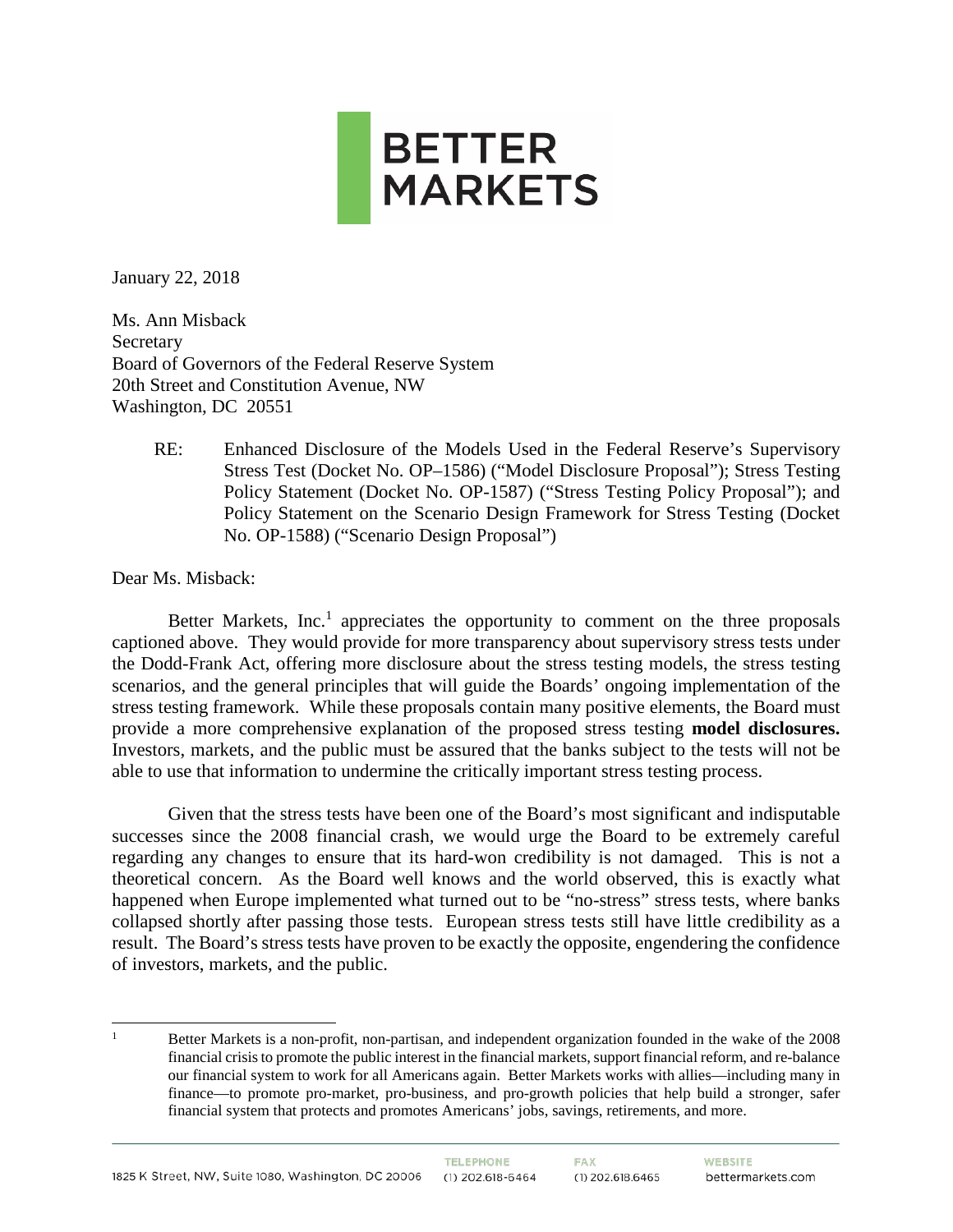No less an authority than Gary Cohn, when he was President of Goldman Sachs and while European banks were under significant pressure, effusively praised the Board in 2016 for, among other things, its stress tests:

[US banks were] subject to enormously robust stress tests here in the United States, and I give the Fed enormous credit for what they've done in stress testing the major banks here in the United States.<sup>2</sup>

The Board must be extremely careful not to snatch defeat from the jaws of victory here, particularly when the pleas for any such changes are largely self-interested complaints with no demonstrated objective or valid basis.

## **BACKGROUND**

Stress tests are a vital component of the set of prudential regulations that grew out of the financial crisis of 2008. Their value as a tool for stabilizing markets and reassuring the public was proven in 2009, during the heat of the crisis and before the Dodd-Frank Act was passed. Since then, they have increased in rigor and transparency, and are now regarded as "the key innovation in capital regulation and supervision," which makes the other reforms such as enhanced capital standards "more effective."<sup>3</sup>

The central role of stress tests in helping to preserve and protect the financial stability of the U.S. is clear on its face. As explained in the Stress Testing Policy Proposal,

Supervisory stress testing is a tool that allows the Board to assess whether the largest and most complex financial firms are sufficiently capitalized to absorb losses in stressful economic conditions while continuing to meet obligations to creditors and other counterparties and to lend to households and businesses . . . Post-crisis reforms to regulation and supervision have strengthened financial institutions and have **reduced the likelihood and severity of future financial crises.** <sup>4</sup>

Any regulatory reform that plays such a direct and substantial role in helping the country avoid another financial crisis is enormously consequential. Unquestionably, the financial crisis of 2008 was the single most damaging economic calamity in America since the Great Depression nearly a century ago. It inflicted monumental financial losses and human suffering on the

 $\sqrt{2}$ <sup>2</sup> Dakin Campbell, *U.S. Banks Safer Than Europeans Due to Early Medicine*, Bloomberg, (February 9, 2016), [https://www.bloomberg.com/news/articles/2016-02-09/u-s-banks-safer-than-europeans-due-to-early](https://www.bloomberg.com/news/articles/2016-02-09/u-s-banks-safer-than-europeans-due-to-early-medicine-cohn-says)[medicine-cohn-says.](https://www.bloomberg.com/news/articles/2016-02-09/u-s-banks-safer-than-europeans-due-to-early-medicine-cohn-says)

<sup>3</sup> Daniel K. Tarullo, *Departing Thoughts*, The Woodrow Wilson School, 13-14 (Apr. 4, 2017) (transcript available at [https://www.federalreserve.gov/newsevents/speech/tarullo20170404a.htm\)](https://www.federalreserve.gov/newsevents/speech/tarullo20170404a.htm); *see also* Morris Goldstein, *Banking's Final Exam: Stress Testing and Bank-Capital Reform,* Peterson Institute for International Economics (May 2017).<br>Stress Test Policy Statement, 82 Fed. Reg. 59528 (Dec. 15, 2017) (emphasis added).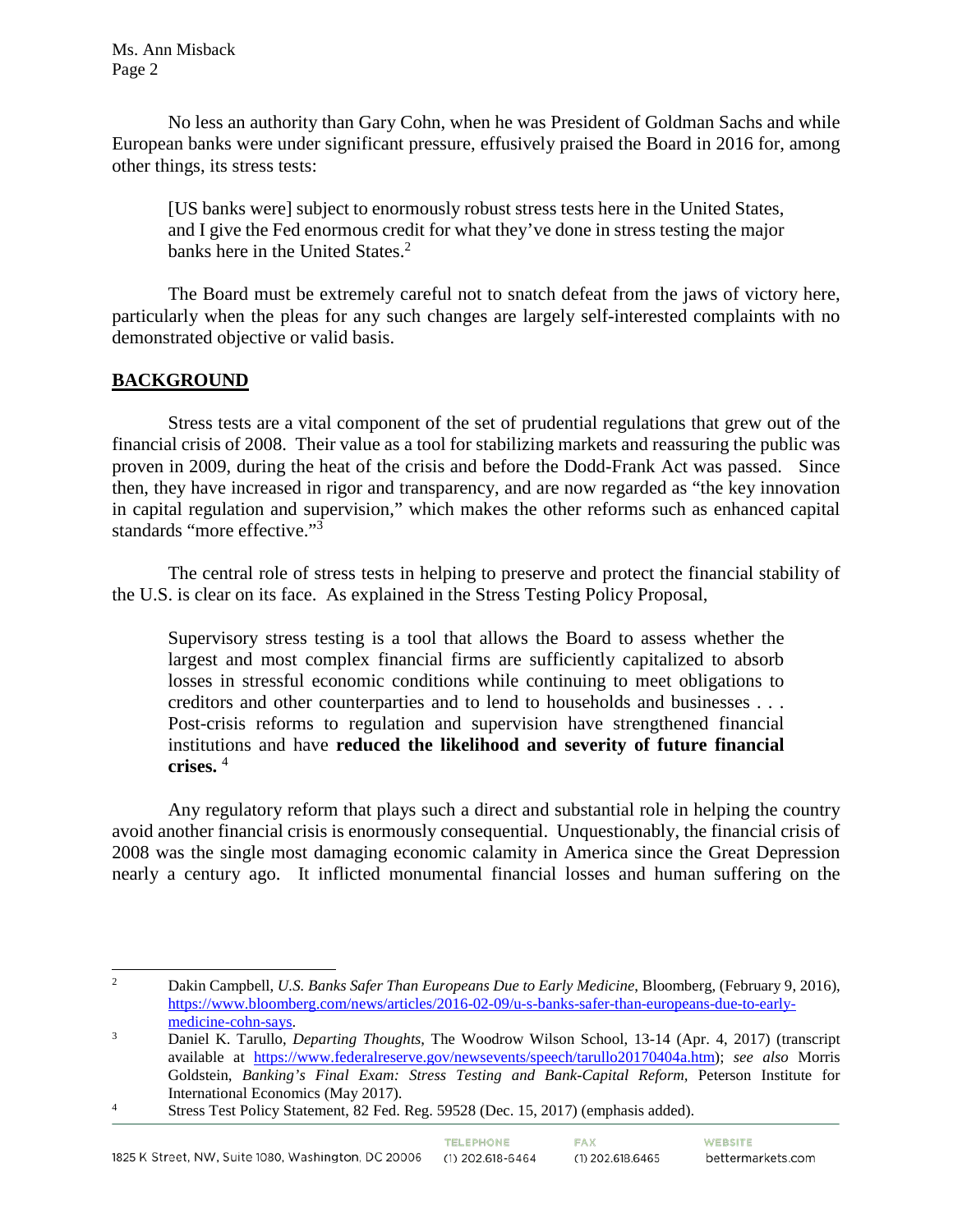American people, as it destroyed more than \$20 trillion in gross domestic product,<sup>5</sup> threw millions of Americans into long-term unemployment, and cast over 15 million homes into foreclosure.<sup>6</sup> Making sure that the stress testing process is consistently rigorous, effective, and transparent is and must remain among the highest regulatory priorities, as the stakes are so high.

Section 165(i) of the Dodd-Frank Act sets forth the basic framework for supervisory stress tests. It provides that the Board must conduct annual stress tests of banks with \$50 billion or more in total consolidated assets under three scenarios (baseline, adverse, and severely adverse). It further gives the Board broad authority to "develop and apply such other analytic techniques as are necessary to identify, measure, and monitor risk to the financial stability of the United States," and it provides that the Board must require covered banks to update their resolution plans, or living wills, as appropriate in light of the results of the stress tests. With respect to transparency, the statute simply provides that the Board "shall publish a summary of the results of the tests."<sup>7</sup>

A series of rules, amended rules, and policy statements have fleshed out and refined the stress testing process over the years. $8\,$  In formulating these rules and policies, the Board has wrestled with the degree of transparency that should accompany each phase of the stress testing process, including the degree of public disclosure that is appropriate for the models and scenarios that are the core ingredients of the tests, as well as the amount of disclosure that should accompany the results and findings of the tests. Its approach has been incremental.<sup>9</sup>

Throughout this regulatory evolution, calls for greater transparency have been made. Public interest advocates, including Better Markets, have emphasized the need for transparency to ensure that the public has confidence in the tests, that the tests can be vetted by independent experts to ensure their effectiveness, and that market participants have the benefit of accurate information about bank viability.<sup>10</sup> For their part, the banks have fought to limit the amount of information released to the public about the test results, while at the same time insisting that they should have more detailed information regarding the models that drive the stress tests. In recent years, and especially under the new Administration, calls for increased transparency in the stress tests have grown in intensity, with some even arguing that stress tests be subjected to a rulemaking process under the Administrative Procedure Act.<sup>11</sup>

 $\mathfrak{s}$  $5$  Better Markets, The Cost of Crisis, \$20 Trillion and Counting, (2015), [https://www.bettermarkets.com/sites/default/files/Better%20Markets%20-](https://www.bettermarkets.com/sites/default/files/Better%20Markets%20-%20Cost%20of%20the%20Crisis.pdf) [%20Cost%20of%20the%20Crisis.pdf.](https://www.bettermarkets.com/sites/default/files/Better%20Markets%20-%20Cost%20of%20the%20Crisis.pdf)

<sup>6</sup>  $\frac{6}{7}$  *Id.* 

 $^{7}$  12 U.S.C. § 5365(i) (2012).

<sup>8</sup> *See, e.g.,* Supervisory And Company-Run Stress test Requirements for Covered Companies, 77 Fed. Reg. 62378 (Oct. 12, 2012) ("2012 Release"); Capital Plan And Stress Test Rules, 79 Fed. Reg. 64026 (Oct. 27, 2014) ("2014 Release"); 12 C.F.R part 252, appendix A, "Policy Statement on the Scenario Design Framework for Stress Testing." 9 *See* Tarullo *supra* note 3 ("the Federal Reserve has publicly disclosed progressively more information about

its supervisory model, the scenarios, and the results").

<sup>10</sup> Better Markets, Comment Letter on Policy Statement at 6 (Jan. 14, 2013), available at https://www.federalreserve.gov/secrs/2013/january/20130129/op-1452/op-

<sup>1452</sup>\_011413\_110941\_341692282642\_1.pdf. 11 *See, e.g.,* U. S. Gov't Accountability Office, GAO-17-48, Federal Reserve, Additional Actions Could Help Ensure the Achievement of Stress Test Goals, 49-52, 72 (Nov. 2016); U.S Dept. of the Treasury, A Financial System That creates Economic Opportunities, 12, 52 (2017); Hal S. Scott, Stress Tests: Restore Compliance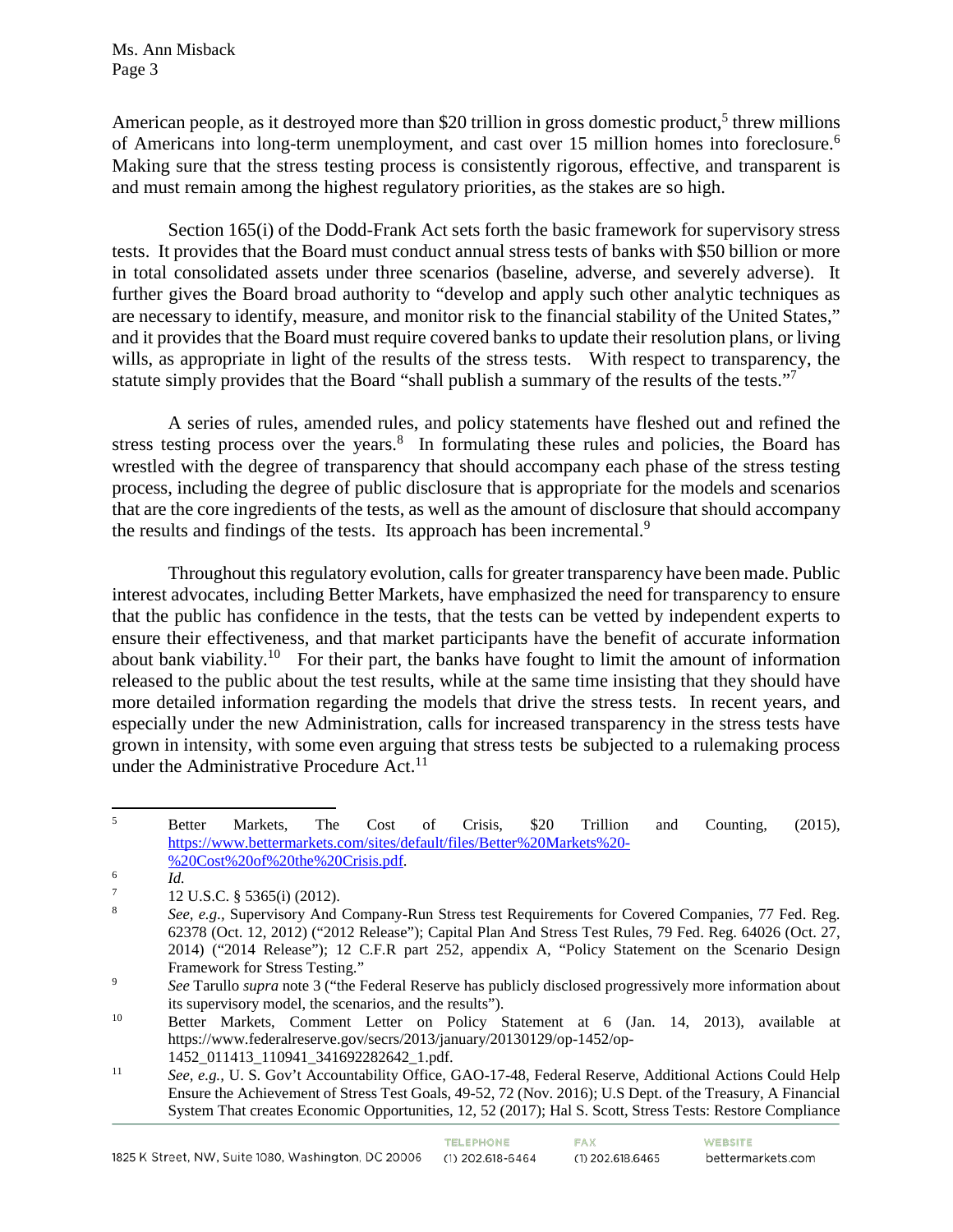### **THE PROPOSAL**

 $\overline{a}$ 

The Board is seeking comment on a several related proposals that would affect both the transparency and the substance of the supervisory stress tests:

- First, the Model Disclosure Proposal would—
	- (1) provide more detailed information about the structure of the models, including formulas used in the models, and would include a loan table that lists the key loan characteristics and macroeconomic variables that influence the results of a given model;
	- (2) disclose estimated loss rates for groups of loans with distinct characteristics; and
	- (3) publish portfolios of hypothetical loans and associated loss rates.
- Second, the Stress Testing Policy Proposal would formalize and describe the general principles, policies, and procedures that guide the development, implementation, and validation of the models used in the supervisory stress tests, including—
	- (1) general principles of supervisory stress testing;
	- (2) principles guiding development and use of models, including the general policy against disclosing firm-specific results or any other information related to the stress tests to covered companies that is not also publicly disclosed; and
	- (3) principles of supervisory model validation, including the establishment of independent teams within the Board that develop and validate models, as well as the formation of an independent council of academic experts to assess the models bi-annually.
- Third, the Scenario Design Proposal would amend the existing policy statement on the scenario design framework in three specific ways, by—
	- (1) clarifying when the Board may change the unemployment rate in the severely adverse scenario;
	- (2) instituting a more quantitative and counter-cyclical guide for changes in the housing price index in the severely adverse scenario; and
	- (3) providing notice that the Board plans to incorporate wholesale funding costs for banking organizations in the scenarios.

with the APA, Banking Perspective (2017), available at https://www.theclearinghouse.org/research/bankingperspectives/2017/2017-q3-banking-perspectives/stress-tests-apa-compliance.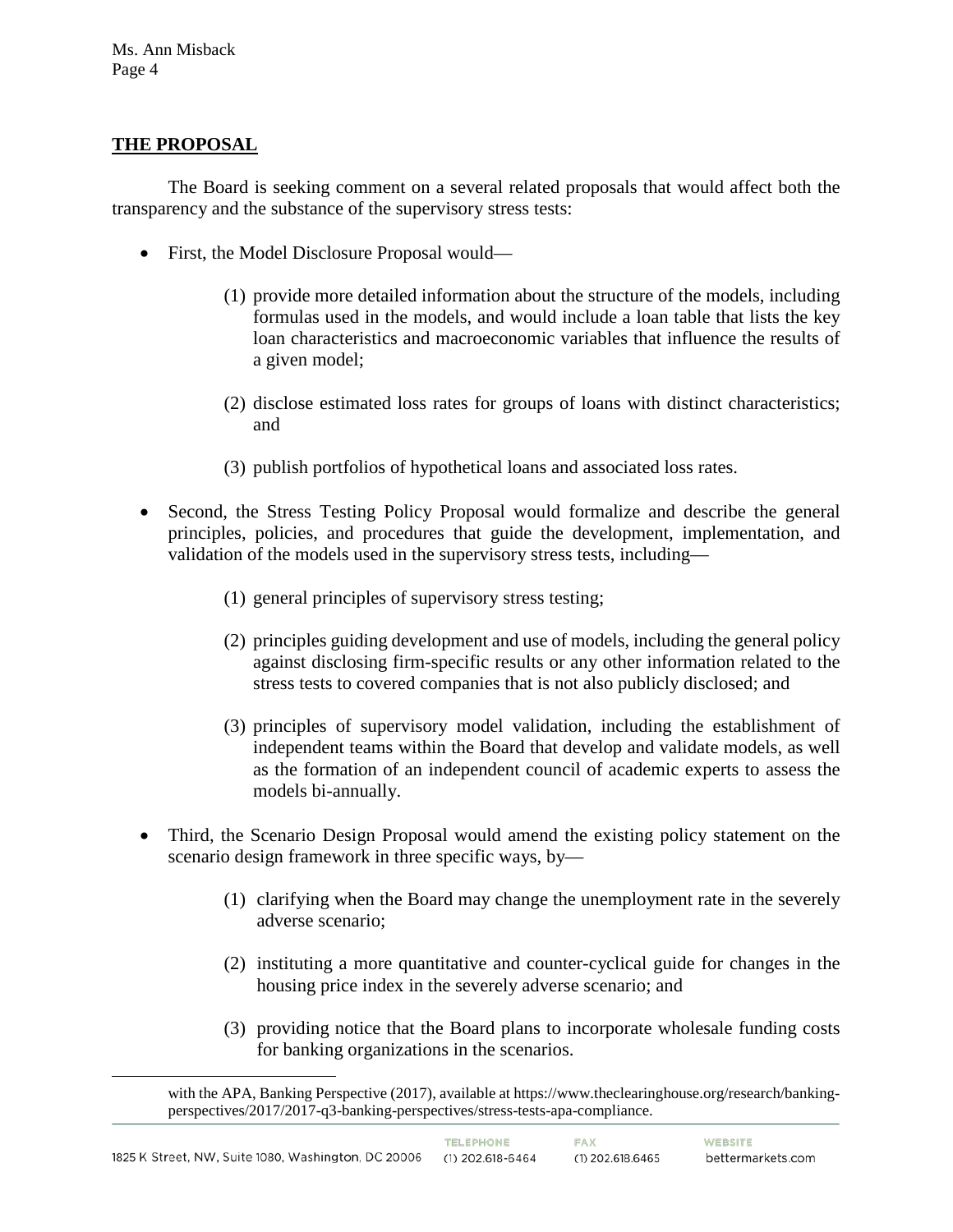# **COMMENTS**

# **1. The Board's Model Disclosure Proposal may result in beneficial public transparency, but it fails to demonstrate that it has struck the right balance between too much and too little disclosure.**

To maximize the effectiveness of the stress testing regime, the Board must carefully balance the vital role of robust transparency against the risk that the release of specific types of information, such as the formulas underlying the models, will enable banks to game the process, thus reducing the effectiveness of the tests and undermining the Board's credibility. The proposal appropriately recognizes this tension. First, it catalogues the many advantages of robust transparency:

The Federal Reserve recognizes that disclosing additional information about supervisory models and methodologies has significant public benefits, and is committed to finding ways to further increase the transparency of the supervisory stress test. More detailed disclosures could further **enhance the credibility** of the stress test by providing the public with information on the fundamental soundness of the models and their alignment with best modeling practices. These disclosures would also **facilitate comments** on the models from the public, including academic experts. These comments could **lead to improvements**, particularly in the data most useful to understanding the risks of particular loan types. More detailed disclosures could also **help the public understand** and interpret the results of the stress test, furthering the goal of maintaining market and public confidence in the U.S. financial system. Finally, more detailed disclosures of how the Federal Reserve's models assign losses to particular positions could **help those financial institutions** that are subject to the stress test understand the capital implications of changes to their business activities, such as acquiring or selling a portfolio of assets.12

The proposal then lists the concerns surrounding full disclosure of the models:

The Federal Reserve also believes there are material risks associated with fully disclosing the models to the firms subject to the supervisory stress test. One implication of releasing all details of the models is that firms could conceivably use them to make modifications to their businesses that **change the results** of the stress test without changing the risks they face. In the presence of such behavior, the stress test could give a **misleading picture** of the actual vulnerabilities faced by firms. Further, such behavior could **increase correlations in asset holdings** among the largest banks, making the financial system more vulnerable to adverse financial shocks. Another implication is that full model disclosure could **incent banks to** 

 $12$ Model Disclosure Proposal at 59547-48.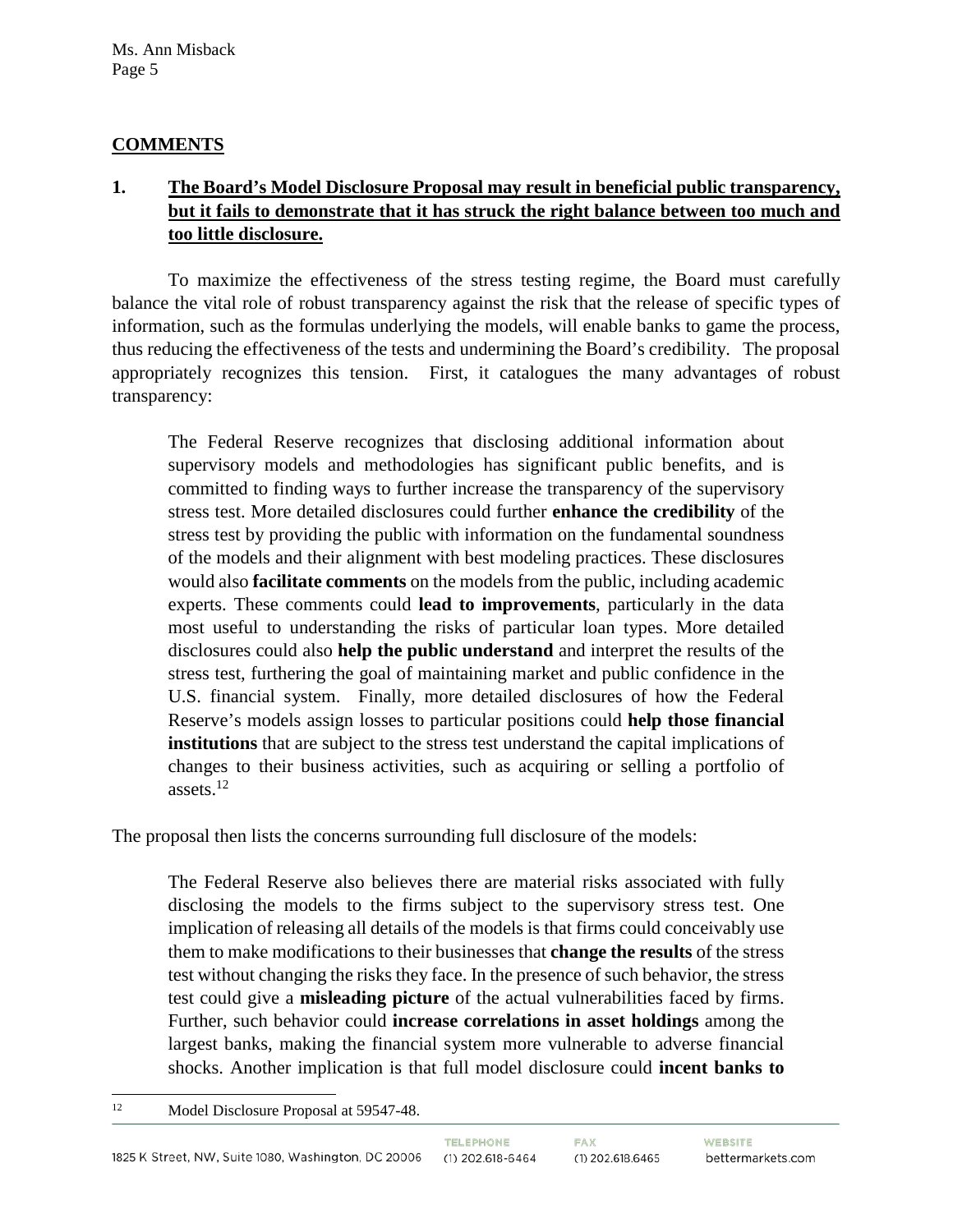**simply use models similar to the Federal Reserve's**, rather than build their own capacity to identify, measure, and manage risk. That convergence to the Federal Reserve's model would create a ''model monoculture,'' in which all firms have similar internal stress testing models which may miss key idiosyncratic risks faced by the firms. $13$ 

Other authorities on the subject have strongly cautioned against the disclosure of the stress testing models to the banks. For example, former Governor Tarullo has explained in some detail the substantial risks associated with that degree of transparency:

In the financial area, the dangers of [model] disclosure are much greater. We are trying to evaluate what may happen to a bank's assets under stress. If a bank has the model, it will be able to optimize its balance sheet for the day on which the stress test is to apply by shifting into assets for which relatively lower loss functions apply. But it can then shift those assets back over succeeding days or weeks. Thus, the test will give a misleading picture of the actual vulnerabilities of the firm. In this and other ways, banks would use the models to guide changes in their behavior that do not change the risk they pose to financial stability, but do change the measured results of the stress test. Regulators and academics have long recognized that this type of behavior by banks, known as regulatory capital arbitrage, has been a persistent threat to financial stability. Additionally, giving the firms the model will likely encourage increased correlations in asset holdings among the larger banks--a trend that increases systemic risk, since everyone will be exposed should those asset classes suffer reversals. . . . In short, we should recognize that what might appear to be a reasonable transparency measure in publishing the models will in fact result in less protection for the financial system.<sup>14</sup>

In light of these concerns, and having correctly identified the competing factors that surround this critical policy decision, the Board must more fully and clearly explain whether and exactly how the proposed disclosure of additional and detailed information regarding the stress testing models strikes the optimal balance. For example, under the proposal, the Board would expand the descriptions of the models in several respects:

- It would provide more detailed information about the structure of the models, including, of particular concern, "certain important equations that characterize aspects of the models;"15
- It would disclose "lists of the key loan characteristics and macroeconomic variables that influence the results of a given model;"<sup>16</sup>

<sup>13</sup>  $13$  *Id.* at 59548.

<sup>&</sup>lt;sup>14</sup> Tarullo, *supra* note 3, at 23-24.<br>
<sup>15</sup> Model Disclosure Proposal at 59548.

<sup>16</sup> *Id.*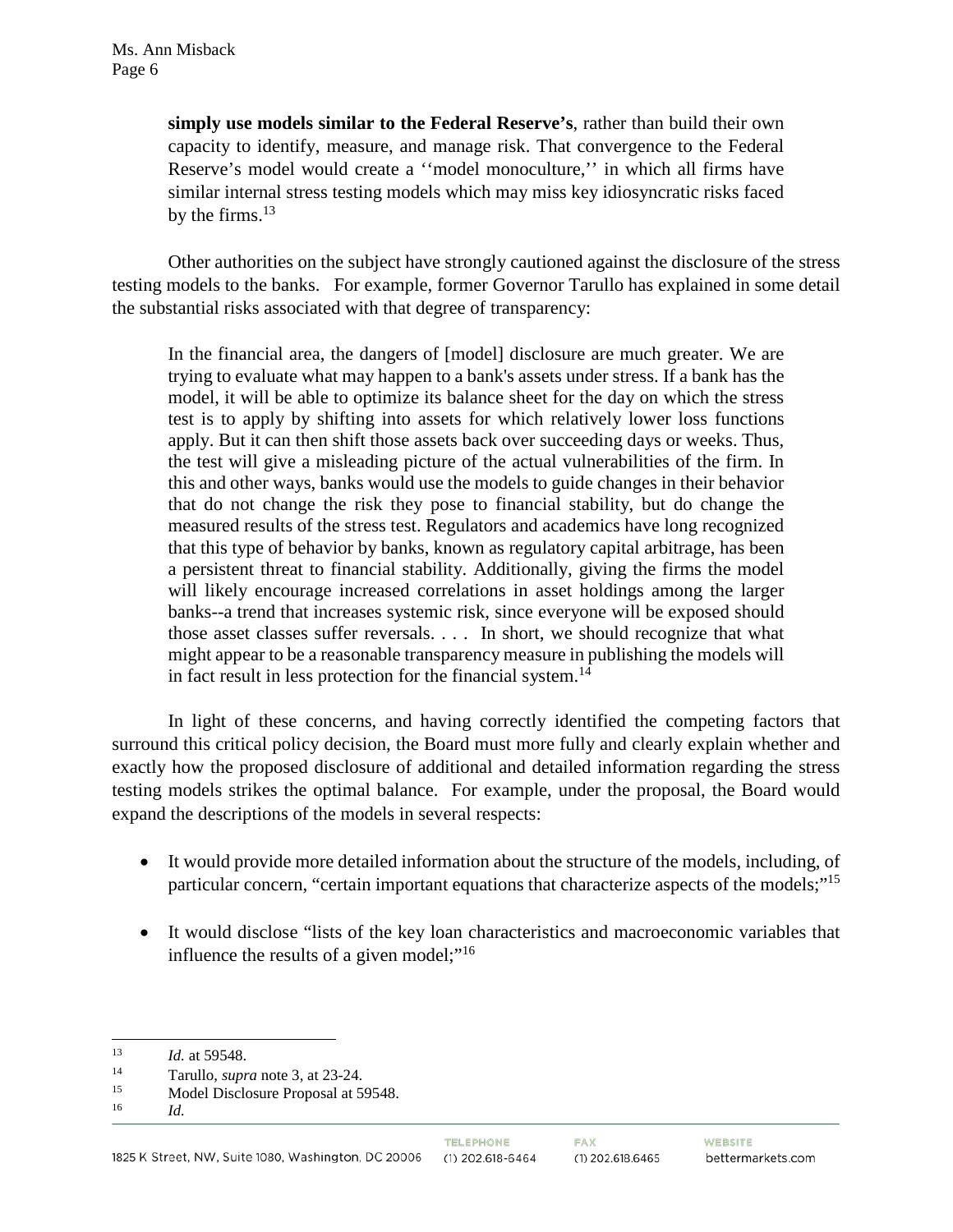- It would include estimated loss rates for groups of loans with distinct characteristics, revealing how the supervisory models treat specific assets under stress;<sup>17</sup> and
- It would include portfolios of hypothetical loans and associated loss rates.<sup>18</sup>

It may well be that this level of specificity in model disclosure serves the beneficial purposes of transparency without enabling the banks to game the models. But that cannot be gleaned from the Proposal, and there is reason to be concerned, especially with respect to any disclosure of the "formulas" integrated into the models. Instead of addressing these concerns with specificity, the proposal offers only the conclusory observation that "[t]he proposed enhancements are designed to balance the costs and benefits discussed above in a way that would further enhance the public's understanding of the supervisory stress test models without undermining the effectiveness of the stress test as a supervisory tool."19 Unanswered, for example, is the question of exactly how this additional transparency stops short of "undermin[ing] the effectiveness of the stress test as a supervisory tool."

There are a number of factors that the Board should address in further clarifying the basis for these additional disclosures. For example, it should identify with particularity those who are advocating for the specific proposals and the specific justifications they have proffered. Notably, the Proposal indicates that during an extensive review of the stress testing and capital planning programs, the Board "received feedback from senior management at firms subject to the Board's capital plan rule."<sup>20</sup> The public should know which firms have advocated in support of which aspects of the proposal, the reasons they offered, and most importantly, the data or evidence they claimed as support for the changes they sought.

That information is critically important in assessing the basis for the proposals. While regulated entities are entitled to advocate for whatever they want and to aggressively pursue their self-interest, that self-interest should only become policy (or a change policy, rule, or practice) if it in fact serves the public interest as well. However, often the claims for changes simply do not withstand scrutiny. The most prominent and now familiar example is the mantra that the Dodd-Frank Act reforms must be changed because they are needlessly limiting banks' revenues and income, hampering the banks' lending activities and stifling economic growth—all claims that have proven objectively false given the banks' record revenues and profits, their robust and increasing lending activity, and the steady rate of economic growth.

Several other factors bear on the appropriate degree of transparency in the stress testing models, and the Board should address each of them and explain how they influence the decisionmaking process. First, what is the current level of transparency, and where are the gaps or

 $\overline{a}$  $\frac{17}{18}$  *Id.* 

 $\frac{18}{19}$  *Id.* 

 $\frac{19}{20}$  *Id.* at 59548.

Id. at 59547 & n. 3.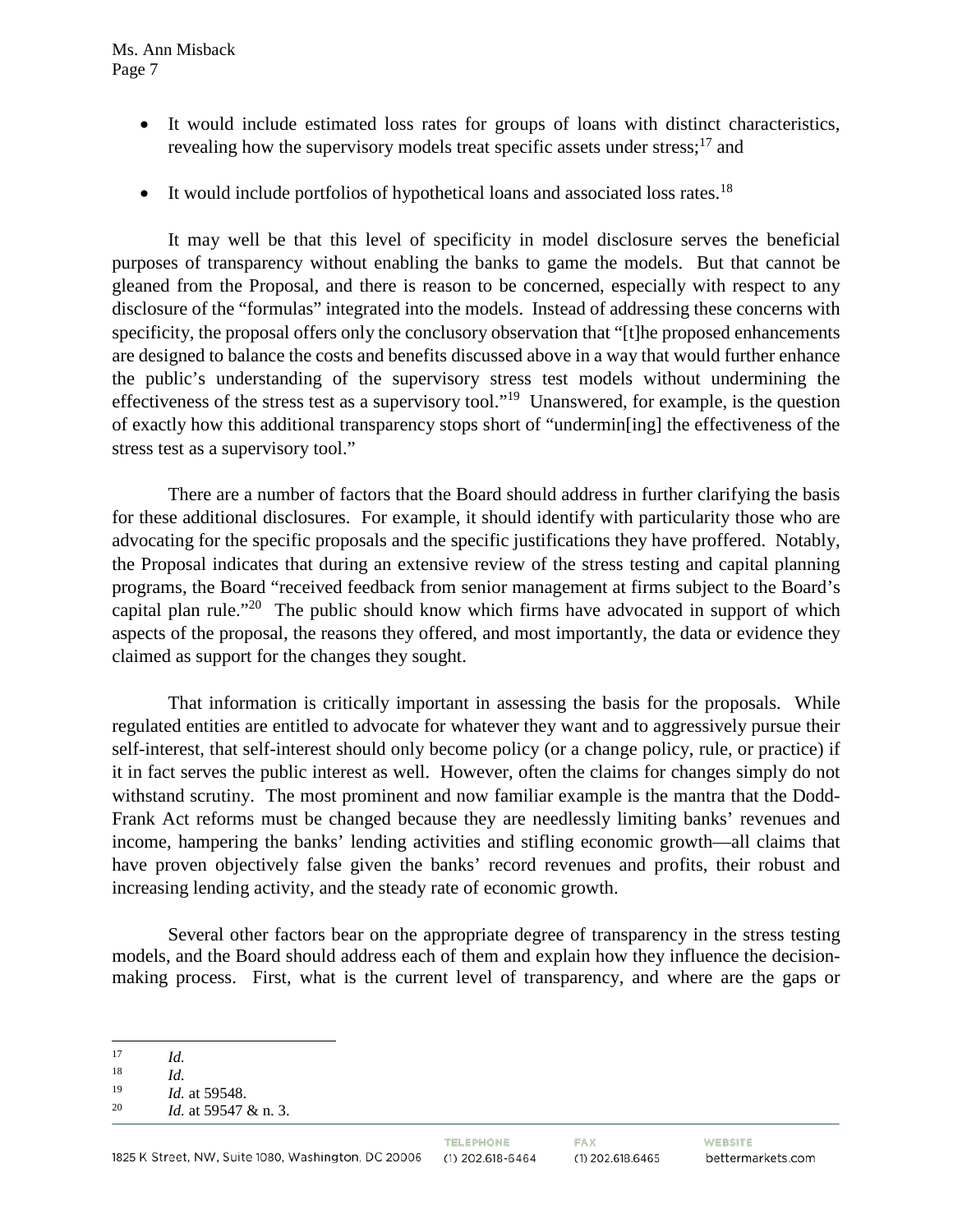shortcomings in the already significant amount of disclosure regarding the models?<sup>21</sup> Second, what are the current assurances of reliability in the models, including, for example, the independent model development and model validation teams at the Board, as well as the Model Validation Council, and how do they influence the Board's perspective on the need for additional model disclosure. Finally, are there other means of ensuring that the public, including academic experts, have sufficient information to independently assess and validate the models, without posing any risk of divulging too much information to the banks?

In short, in such an important area of prudential regulation, where the stakes are so high in terms of preventing another financial crisis and sustaining the Board's credibility, and where the issues are inherently technical and opaque, the Board can and should better serve the public by providing a more robust analysis of the proposed disclosures and how they promote transparency without providing the banks with information they could use to circumvent the very successful stress testing regime.

# **2. The Board's other proposals are positive and will help add valuable transparency and strength to the stress testing process.**

Several of the proposals represent especially valuable and noteworthy enhancements to the stress testing framework. The Board should adhere to these reforms as it works to finalize them.

The Stress Testing Policy Proposal would describe the principles, policies, and procedures that will guide the development, implementation, and validation of the Board's supervisory stress test models.22 We strongly support a number of the principles. For example, the Board is correctly committed to maintaining "independence" by developing its models separately from the models used by covered companies.<sup>23</sup> It also intends to be commendably "forward-looking." As explained in the Proposal, models "should generally avoid relying solely on extrapolation of past trends in order to make projections, and instead should be able to incorporate events or outcomes that have not occurred."<sup>24</sup> The Board's commitment to a conservative approach is also laudable: "Given a reasonable set of assumptions or approaches, all else equal, the Federal Reserve will opt to use those that result in larger losses or lower revenue."<sup>25</sup> The proposal also reflects the Board's commitment to information parity, under which it "will not disclose firm-specific results or other information . . . to covered companies if that information is not also publicly disclosed."26 Finally,

 $21$ <sup>21</sup> The Proposal notes in general terms that the Board currently discloses a significant amount of information about the models, including, for each modeling area, the structure of the model, the key features, and the most important explanatory variables. Model Disclosure Proposal at 59548.<br>
<sup>22</sup> Stress Testing Proposal at 59529.<br> *14* at 59530. Banco Popular's recent failure a vear after passing the compa

Id. at 59530. Banco Popular's recent failure a year after passing the company run stress test mandated by European regulators show the limitations of solely relying on company run stress tests and the need for strong and independent supervisory stress tests. *See* Ferdinando Giugliano, Here's What the Banco Popular PostMortem Shows, Bloomberg View (June 14, 2017), [https://www.bloomberg.com/view/articles/2017-06-](https://www.bloomberg.com/view/articles/2017-06-14/here-s-what-the-banco-popular-post-mortem-shows) [14/here-s-what-the-banco-popular-post-mortem-shows.](https://www.bloomberg.com/view/articles/2017-06-14/here-s-what-the-banco-popular-post-mortem-shows)

<sup>&</sup>lt;sup>24</sup> Stress Testing Proposal at 59530.

 $\frac{25}{26}$  *Id.* <sup>26</sup> *Id.*